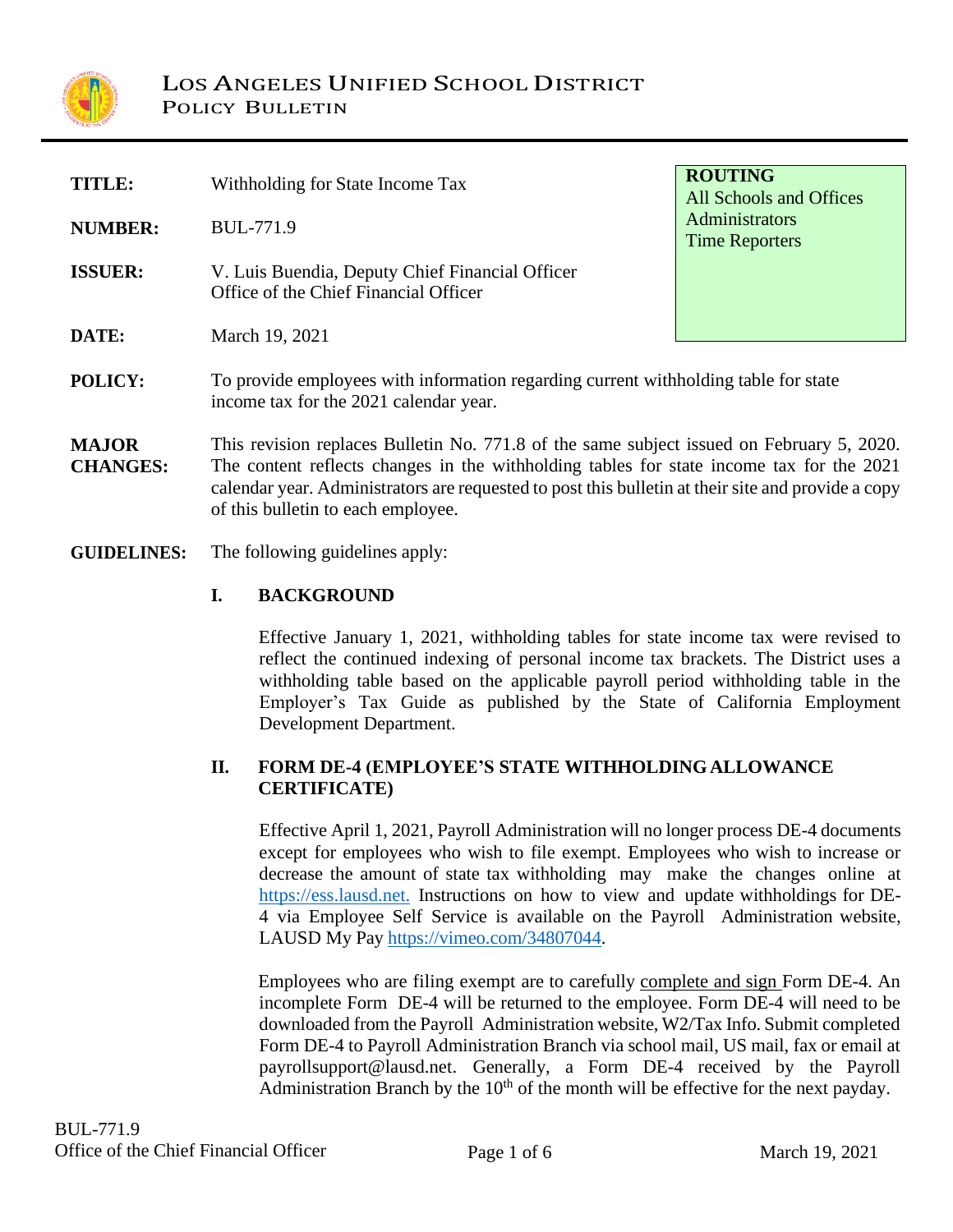

Failure to complete Form DE-4 to accurately reflect an employee's allowances may result in overwithholding or underwithholding of tax from salary payments. Any excess withholding due to an inaccurate DE-4 cannot be refunded by the District.

## **III. COMPUTATION OF WITHHOLDING FOR STATEINCOME TAXES**

State withholding taxes are computed in the following manner:

A. If an employee's gross pay period salary is equal to or less than the amount shown below, no state income tax is withheld.

| State Tax Table 1 – Low Income Exemption Table<br>Monthly |                                               |                                       |  |  |
|-----------------------------------------------------------|-----------------------------------------------|---------------------------------------|--|--|
| Single<br>Married                                         | $0 \text{ or } 1$<br>\$1,272.00<br>\$1,272.00 | 2 or more<br>\$1,272.00<br>\$2,545.00 |  |  |
| Head of Household - Unmarried                             | \$2,545.00                                    | \$2,545.00                            |  |  |

| State Tax Table 1 – Low Income Exemption Table<br>Semi-Monthly |                   |            |  |  |  |
|----------------------------------------------------------------|-------------------|------------|--|--|--|
|                                                                | $0 \text{ or } 1$ | 2 or more  |  |  |  |
| Single<br>Married                                              | \$636.00          | \$636.00   |  |  |  |
|                                                                | \$636.00          | \$1,272.00 |  |  |  |
| Head of Household - Unmarried                                  | \$1,272.00        | \$1,272.00 |  |  |  |

- B. Basic Computation of Withholding for State Income Tax
	- 1. Subtract from the gross pay period salary any tax-deferred retirement contribution, flexible spending plan amount, tax-shelter annuity, or tax-deferred mutual fund to arrive at the taxable gross pay period salary.
	- 2. Subtract the appropriate standard deduction amount (see Table 3) from the taxable gross pay period salary.
	- 3. If an employee is eligible for additional allowances for itemized deductions, the appropriate amount (see Table 2) is also subtracted.
	- 4. Using the taxable gross salary, the gross tax is computed using State Tax Table 5.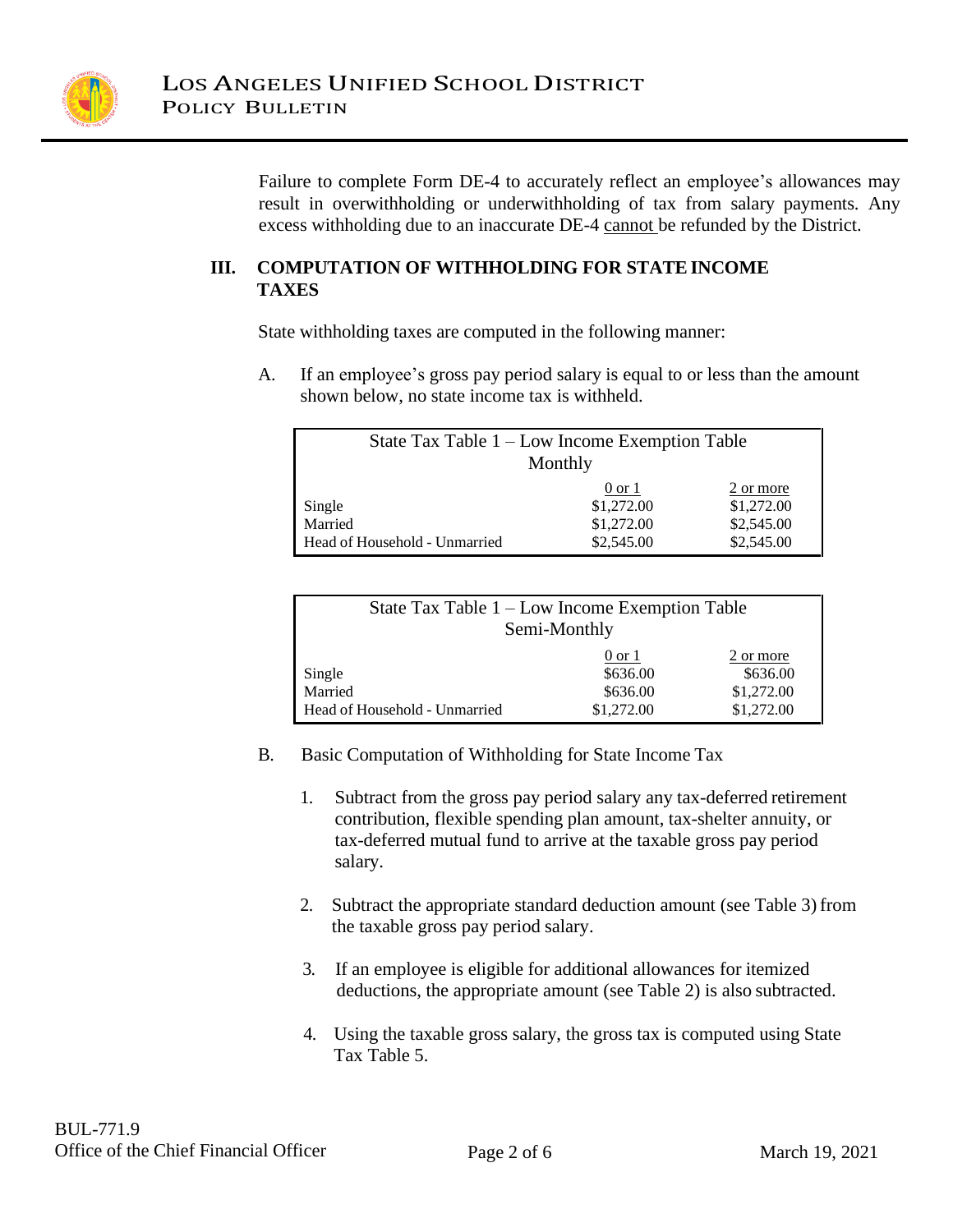

| State Tax Table 3 – Standard Deduction<br>Monthly  |                 |                    |  |  |
|----------------------------------------------------|-----------------|--------------------|--|--|
|                                                    | 0 or 1<br>\$383 | 2 or more<br>\$383 |  |  |
| Single<br>Married<br>Head of Household - Unmarried | \$383<br>\$767  | \$767<br>\$767     |  |  |

| State Tax Table 3 – Standard Deduction<br>Semi-Monthly |                 |                    |  |  |
|--------------------------------------------------------|-----------------|--------------------|--|--|
|                                                        | 0 or 1<br>\$192 | 2 or more<br>\$192 |  |  |
| Single<br>Married<br>Head of Household - Unmarried     | \$192<br>\$383  | \$383<br>\$383     |  |  |

| State Tax Table 2<br><b>Additional Withholding Allowances Table</b><br>Monthly |                                                                                                                                           |  |  |  |  |  |  |  |  |
|--------------------------------------------------------------------------------|-------------------------------------------------------------------------------------------------------------------------------------------|--|--|--|--|--|--|--|--|
| \$83                                                                           | $10*$<br>$\mathcal{R}$<br>$\overline{7}$<br>6<br>4<br>5.<br>\$417<br>\$333<br>\$500<br>\$250<br>\$583<br>\$833<br>\$750<br>\$167<br>\$667 |  |  |  |  |  |  |  |  |

| State Tax Table 2<br><b>Additional Withholding Allowances Table</b><br>Semi-Monthly |                                                                                                                             |  |  |  |  |  |  |  |  |
|-------------------------------------------------------------------------------------|-----------------------------------------------------------------------------------------------------------------------------|--|--|--|--|--|--|--|--|
| \$42                                                                                | $10*$<br>$\overline{\mathcal{E}}$<br>4<br>6<br>\$250<br>\$375<br>\$208<br>\$292<br>\$333<br>\$83<br>\$125<br>\$167<br>\$417 |  |  |  |  |  |  |  |  |

\* For allowances greater than 10, multiply the amount shown for one additional allowance by the number claimed.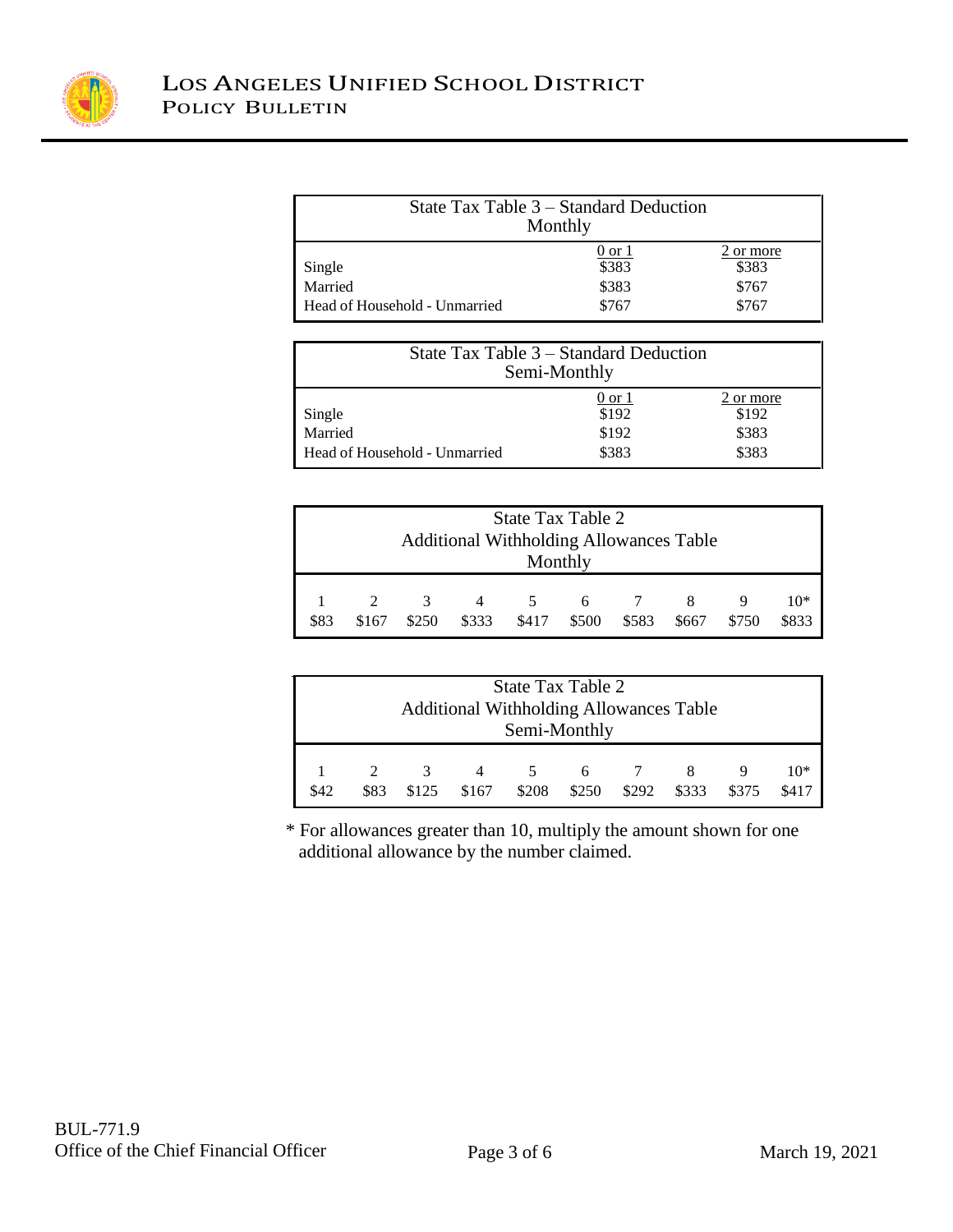

| <b>State Tax Table 5 - Tax Rate Table</b> |                                                               |                               |             |                    |  |  |  |  |
|-------------------------------------------|---------------------------------------------------------------|-------------------------------|-------------|--------------------|--|--|--|--|
|                                           |                                                               | <b>Monthly Payroll Period</b> |             |                    |  |  |  |  |
|                                           |                                                               |                               |             |                    |  |  |  |  |
|                                           | Single Person - If the taxable gross is:                      |                               |             |                    |  |  |  |  |
|                                           |                                                               |                               |             |                    |  |  |  |  |
| <b>OVER</b>                               | <b>BUT NOT OVER</b>                                           | THE TAX IS                    | <b>PLUS</b> | OF THE AMOUNT OVER |  |  |  |  |
| \$0                                       | \$744                                                         | \$0                           | 1.10%       | \$0                |  |  |  |  |
| 744                                       | 1,764                                                         | 8.18                          | 2.20%       | 744                |  |  |  |  |
| 1,764                                     | 2,786                                                         | 30.62                         | 4.40%       | 1,764              |  |  |  |  |
| 2,786                                     | 3,866                                                         | 75.59                         | 6.60%       | 2,786              |  |  |  |  |
| 3,866                                     | 4,886                                                         | 146.87                        | 8.80%       | 3,866              |  |  |  |  |
| 4,886                                     | 24,960                                                        | 236.63                        | 10.23%      | 4,886              |  |  |  |  |
| 24,960                                    | 29,950                                                        | 2,290.20                      | 11.33%      | 24,960             |  |  |  |  |
| 29,950                                    | 49,918                                                        | 2,855.57                      | 12.43%      | 29,950             |  |  |  |  |
| 49,918                                    | 83,334                                                        | 5,337.59                      | 13.53%      | 49,918             |  |  |  |  |
| 83,334                                    | <b>AND OVER</b>                                               | 9,858.77                      | 14.63%      | 83,334             |  |  |  |  |
|                                           |                                                               |                               |             |                    |  |  |  |  |
|                                           | Married Person - If the taxable gross salary is:              |                               |             |                    |  |  |  |  |
| <b>OVER</b>                               | <b>BUT NOT OVER</b>                                           | THE TAX IS                    | <b>PLUS</b> | OF THE AMOUNT OVER |  |  |  |  |
| \$0                                       | \$1,488                                                       | \$0                           | 1.10%       | \$0                |  |  |  |  |
| 1,488                                     | 3,528                                                         | 16.37                         | 2.20%       | 1,488              |  |  |  |  |
| 3,528                                     | 5,572                                                         | 61.25                         | 4.40%       | 3,528              |  |  |  |  |
| 5,572                                     | 7,732                                                         | 151.19                        | 6.60%       | 5,572              |  |  |  |  |
| 7,732                                     | 9,772                                                         | 293.75                        | 8.80%       | 7,732              |  |  |  |  |
| 9,772                                     | 49,920                                                        | 473.27                        | 10.23%      | 9,772              |  |  |  |  |
| 49,920                                    | 59,900                                                        | 4,580.41                      | 11.33%      | 49,920             |  |  |  |  |
| 59,900                                    | 83,334                                                        | 5,711.14                      | 12.43%      | 59,900             |  |  |  |  |
| 83,334                                    | 99,836                                                        | 8,623.99                      | 13.53%      | 83,334             |  |  |  |  |
| 99,836                                    | <b>AND OVER</b>                                               | 10,856.71                     | 14.63%      | 99,836             |  |  |  |  |
|                                           |                                                               |                               |             |                    |  |  |  |  |
|                                           | Unmarried/Head of Household - If the taxable gross salary is: |                               |             |                    |  |  |  |  |
| <b>OVER</b>                               | <b>BUT NOT OVER</b>                                           | THE TAX IS                    | <b>PLUS</b> | OF THE AMOUNT OVER |  |  |  |  |
| \$0                                       | \$1,490                                                       | \$0.00                        | 1.10%       | \$0                |  |  |  |  |
| 1,490                                     | 3,530                                                         | 16.39                         | 2.20%       | 1,490              |  |  |  |  |
| 3,530                                     | 4,550                                                         | 61.27                         | 4.40%       | 3,530              |  |  |  |  |
| 4,550                                     | 5,630                                                         | 106.15                        | 6.60%       | 4,550              |  |  |  |  |
| 5,630                                     | 6,652                                                         | 177.43                        | 8.80%       | 5,630              |  |  |  |  |
| 6,652                                     | 33,944                                                        | 267.37                        | 10.23%      | 6,652              |  |  |  |  |
| 33,944                                    | 40,734                                                        | 3,059.34                      | 11.33%      | 33,944             |  |  |  |  |
| 40,734                                    | 67,888                                                        | 3,828.65                      | 12.43%      | 40,734             |  |  |  |  |
| 67,888                                    | 83,334                                                        | 7,203.89                      | 13.53%      | 67,888             |  |  |  |  |
| 83,334                                    | <b>AND OVER</b>                                               | 9,293.73                      | 14.63%      | 83,334             |  |  |  |  |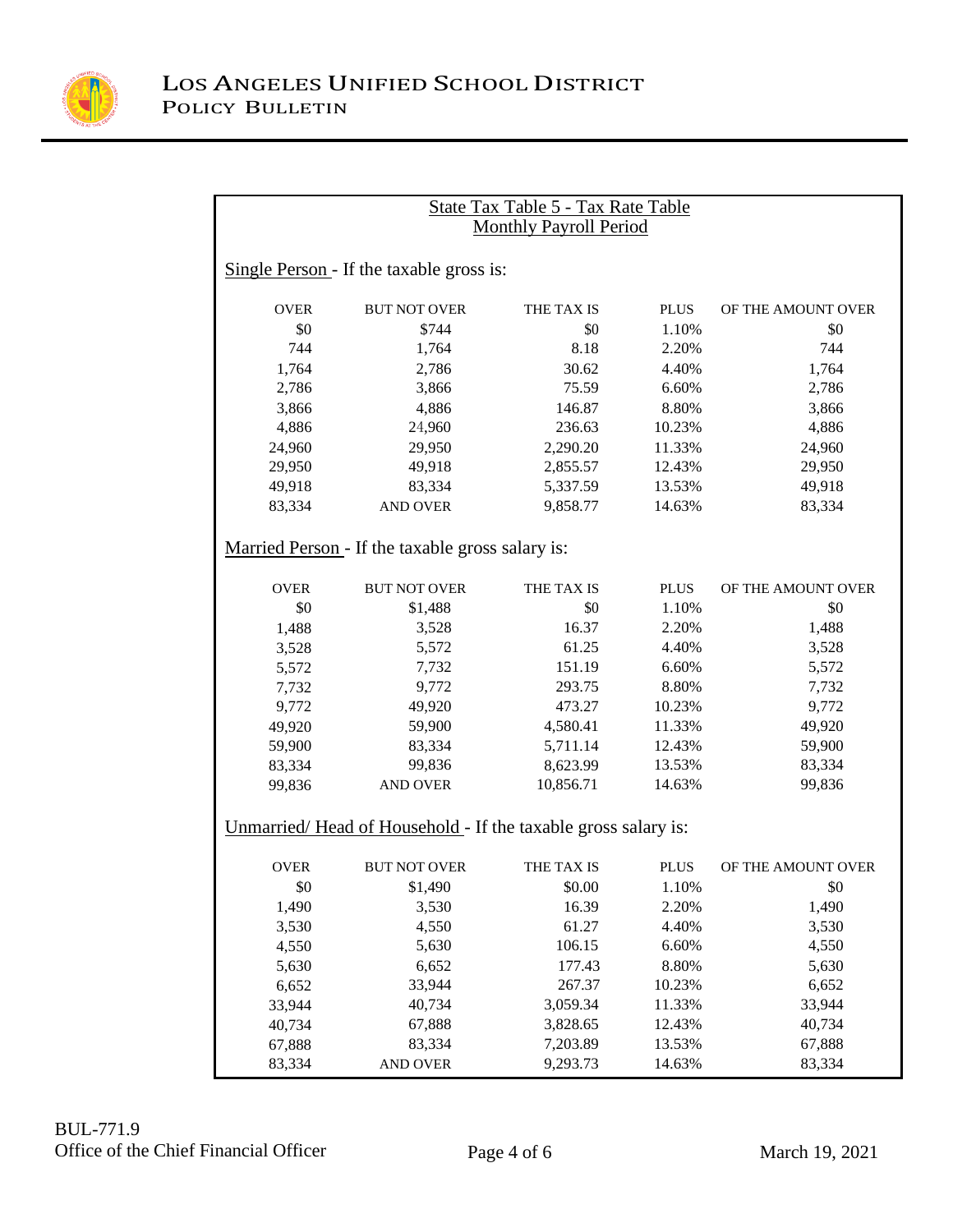

|             |                                                               | State Tax Table 5 - Tax Rate Table |             |                    |
|-------------|---------------------------------------------------------------|------------------------------------|-------------|--------------------|
|             |                                                               | <b>Semi-Monthly Payroll Period</b> |             |                    |
|             | Single Person - If the taxable gross is:                      |                                    |             |                    |
| <b>OVER</b> | <b>BUT NOT OVER</b>                                           | THE TAX IS                         | <b>PLUS</b> | OF THE AMOUNT OVER |
| \$0         | \$372                                                         | \$0.00                             | 1.10%       | \$0                |
| 372         | 882                                                           | 4.09                               | 2.20%       | 372                |
| 882         | 1,393                                                         | 15.31                              | 4.40%       | 882                |
| 1,393       | 1,933                                                         | 37.79                              | 6.60%       | 1,393              |
| 1,933       | 2,443                                                         | 73.43                              | 8.80%       | 1,933              |
| 2,443       | 12,480                                                        | 118.31                             | 10.23%      | 2,443              |
| 12,480      | 14,975                                                        | 1,145.10                           | 11.33%      | 12,480             |
| 14,975      | 24,959                                                        | 1,427.78                           | 12.43%      | 14,975             |
| 24,959      | 41,667                                                        | 2,668.79                           | 13.53%      | 24,959             |
| 41,667      | <b>AND OVER</b>                                               | 4,929.38                           | 14.63%      | 41,667             |
|             | Married Person - If the taxable gross salary is:              |                                    |             |                    |
| <b>OVER</b> | <b>BUT NOT OVER</b>                                           | THE TAX IS                         | PLUS        | OF THE AMOUNT OVER |
| \$0         | \$744                                                         | \$0.00                             | 1.10%       | \$0                |
| 744         | 1,764                                                         | 8.18                               | 2.20%       | 744                |
| 1,764       | 2,786                                                         | 30.62                              | 4.40%       | 1,764              |
| 2,786       | 3,866                                                         | 75.59                              | 6.60%       | 2,786              |
| 3,866       | 4,886                                                         | 146.87                             | 8.80%       | 3,866              |
| 4,886       | 24,960                                                        | 236.63                             | 10.23%      | 4,886              |
| 24,960      | 29,950                                                        | 2,290.20                           | 11.33%      | 24,960             |
| 29,950      | 41,667                                                        | 2,855.57                           | 12.43%      | 29,950             |
| 41,667      | 49,918                                                        | 4,311.99                           | 13.53%      | 41,667             |
| 49,918      | <b>AND OVER</b>                                               | 5,428.35                           | 14.63%      | 49,918             |
|             | Unmarried/Head of Household - If the taxable gross salary is: |                                    |             |                    |
| <b>OVER</b> | <b>BUT NOT OVER</b>                                           | THE TAX IS                         | <b>PLUS</b> | OF THE AMOUNT OVER |
| \$0         | \$745                                                         | \$0.00                             | 1.10%       | \$0                |
| 745         | 1,765                                                         | 8.20                               | 2.20%       | 745                |
| 1,765       | 2,275                                                         | 30.64                              | 4.40%       | 1,765              |
| 2,275       | 2,815                                                         | 53.08                              | 6.60%       | 2,275              |
| 2,815       | 3,326                                                         | 88.72                              | 8.80%       | 2,815              |
| 3,326       | 16,972                                                        | 133.69                             | 10.23%      | 3,326              |
| 16,972      | 20,367                                                        | 1,529.68                           | 11.33%      | 16,972             |
| 20,367      | 33,944                                                        | 1,914.33                           | 12.43%      | 20,367             |
| 33,944      | 41,667                                                        | 3,601.95                           | 13.53%      | 33,944             |
| 41,667      | AND OVER                                                      | 4,646.87                           | 14.63%      | 41,667             |
|             |                                                               |                                    |             |                    |